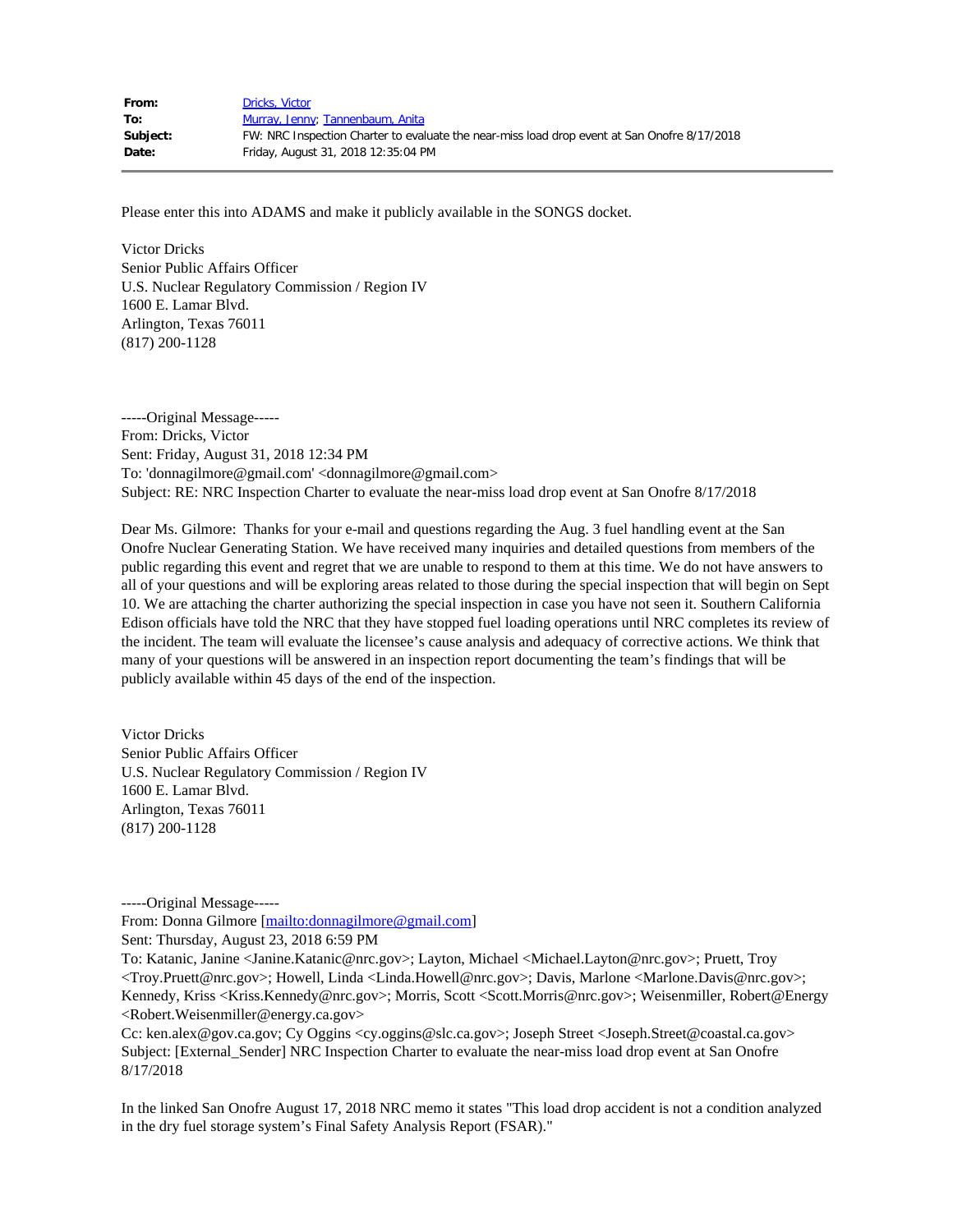(1) Please do not allow loading to resume until that condition is analyzed, investigated and resolved.

(2) Please elevate this to an Augmented Inspection Team (AIT), as referenced in NRC Item 10.

An approved Holtec technical document states a Holtec MPC (canister) that drops more than 11" inside a transfer cask must be opened and the fuel assemblies and other contents inspected for damage. I could not find load drop accident analysis for a thin-wall canister loaded with fuel, but not inside a transfer or transport cask.

(3) Please provide the load drop accident analysis that identifies the load drop safety limit for a loaded canister (not in transfer or transport cask).

(4) Please provide the requirements needed to resolve a drop that exceeds the allowable limit.

This is one more example of the NRC claim that nothing can go wrong in dry storage is proven false. Add this to the Holtec defectively designed basket shim canisters still loaded with spent nuclear fuel at San Onofre and elsewhere that Tom Palmisano admits cannot be unloaded. See Edison CEP video clip: <https://youtu.be/mjgna2atn7Y>

According to Holtec technical specifications, the fuel assembly baskets and basket shims are required to prevent criticality. Holtec did not inspect the inside bottom of the canisters (as required by their license) before loading the four San Onofre canisters and now there is no way to unload them.

(5) What is the status of the NRC investigation on the basket shim issue?

(6) How can canisters be unloaded, if needed?

Holtec loaded over half the Diablo Canyon canisters incorrectly -- with hotter fuel assemblies on the outer diameter of the fuel baskets. This may work for roasting a pig, but not storing spent nuclear fuel, since it can damage the fuel assemblies. Since these canisters have not been opened, the NRC has no idea the damage this is causing the fuel in these canisters.

These are all examples of Holtec poor quality engineering, and poor quality loading and management. It also shows mismanagement by Southern California Edison and PG&E. The fact Edison was warned about the loading problems at Diablo Canyon and yet still chose Holtec to do the loading, is one more example of poor contract management by Edison, similar to the steam generator mismanagement cited by the NRC in this Notice of Violation.

<http://pbadupws.nrc.gov/docs/ML1335/ML13357A058.pdf>

(7) Has or can Holtec be cited by the NRC for these poor design and poor management issues? There is too much at stake to allow this to continue.

NRC's assumption loading errors can never happen has been proven false over and over, yet this is one of the justifications the NRC uses to allow facilities to destroy their spent fuel pools.

(8) Please do not give an exemption that allows Edison to destroy the San Onofre spent fuel pools until they have another system in place to unload canisters. As you know, the only other NRC approved method to unload canisters is with a hot cell. Edison should be required to install a hot cell if they cannot return fuel assemblies to the pool.

(9) Please provide a copy of the "reflooding" analysis that explains how a loaded canister at 200 to 300 degrees Celsius can be returned and unloaded back into the spent fuel pool. I have found no technical evidence this can be done safely. In addition, San Onofre has damaged and high burnup fuel, which adds to the risks of unloading canisters in the pools.

Edison claims they can use a thick-wall transport cask or other thick-cask, if there is a leaking canister. However, as you know, the fuel would likely overheat due to lack of an adequate cooling system. (10) Has a vendor submitted an application for a thick-wall cask to store a leaking or cracking canister?

Regarding the metal flange that the canister was precariously hung up on, this raises another issue in addition to the ones identified in the NRC memo.

(11) Is it possible one or more of the canisters was scratched by the metal flange as they were being loaded into the